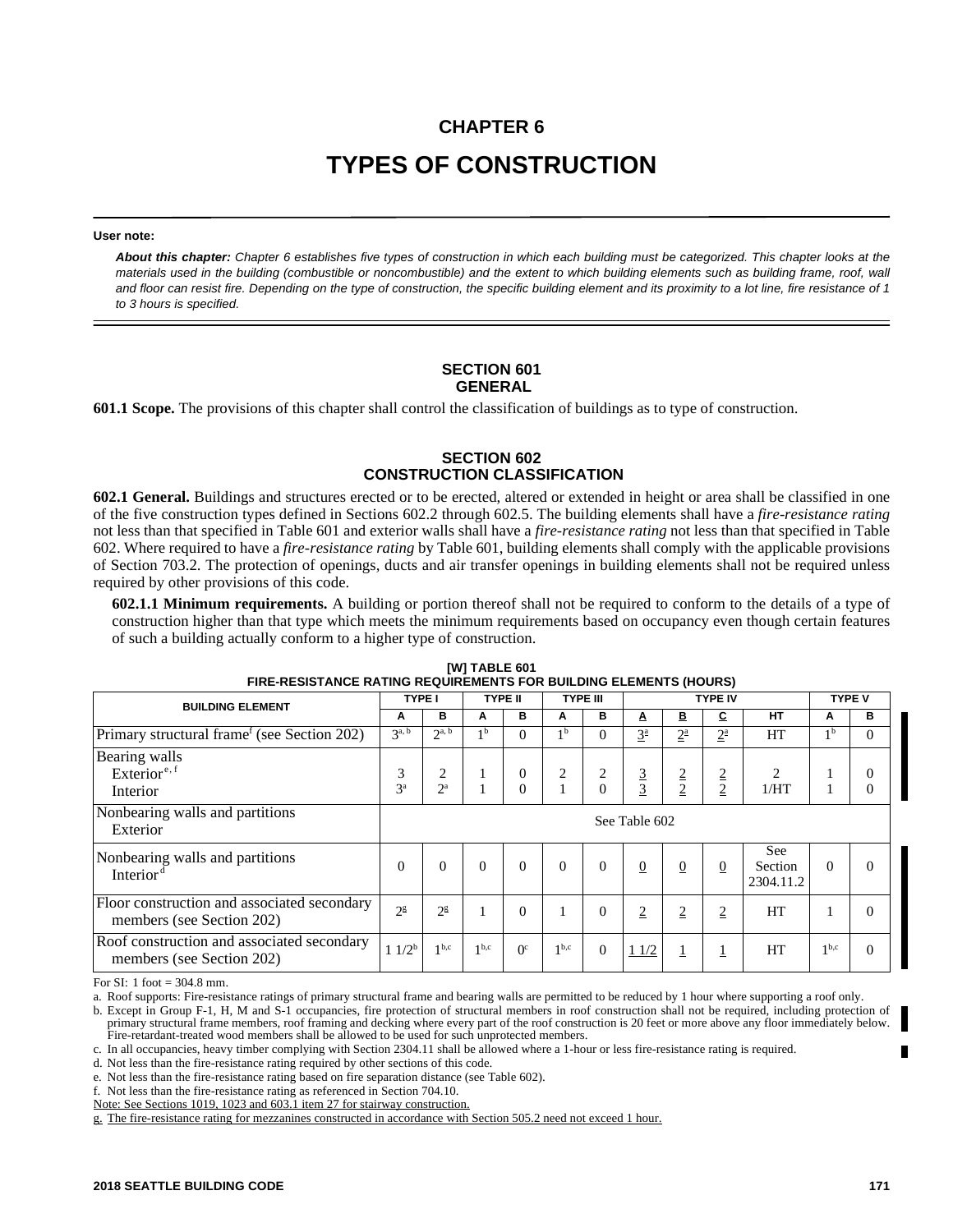#### **[W] TABLE 602 FIRE-RESISTANCE RATING REQUIREMENTS FOR EXTERIOR WALLS BASED ON FIRE SEPARATION DISTANCEa, d, g, j**

| <b>FIRE SEPARATION DISTANCE =</b><br>X (feet) | <b>TYPE OF</b><br><b>CONSTRUCTION</b> | <b>OCCUPANCY</b><br><b>GROUP H<sup>e</sup></b> | <b>OCCUPANCY GROUP</b><br>$F-1$ , M, S-1 <sup>t</sup> | <b>OCCUPANCY GROUP</b><br>A, B, E, F-2, I, R <sup>i</sup> , S-2, U <sup>h</sup> |
|-----------------------------------------------|---------------------------------------|------------------------------------------------|-------------------------------------------------------|---------------------------------------------------------------------------------|
| $\rm X < 5^b$                                 | AII                                   |                                                |                                                       |                                                                                 |
| 5 < X < 10                                    | IA, IVA,                              |                                                |                                                       |                                                                                 |
|                                               | Others                                |                                                |                                                       |                                                                                 |
|                                               | IA, IB, IVA, IVB,                     |                                                |                                                       |                                                                                 |
| 10 < X < 30                                   | IIB, VB                               |                                                |                                                       |                                                                                 |
|                                               | <b>Others</b>                         |                                                |                                                       |                                                                                 |
| X > 30                                        | Aľ                                    |                                                |                                                       |                                                                                 |

For SI: 1 foot  $= 304.8$  mm.

a. Load-bearing exterior walls shall also comply with the fire-resistance rating requirements of Table 601.

b. See Section 706.1.1 for party walls.

c. Open parking garages complying with Section 406 shall not be required to have a fire-resistance rating.

d. The fire-resistance rating of an exterior wall is determined based upon the fire separation distance of the exterior wall and the story in which the wall is located.

e. For special requirements for Group H occupancies, see Section 415.6.

f. For special requirements for Group S aircraft hangars, see Section 412.3.1.

g. Where Table 705.8 permits nonbearing exterior walls with unlimited area of unprotected openings, the required fire-resistance rating for the exterior walls is 0 hours.

h. For a building containing only a Group U occupancy private garage or carport, the exterior wall shall not be required to have a fire-resistance rating where the fire separation distance is 5 feet (1523 mm) or greater.

i. For a Group R-3 building of Type II-B or Type V-B construction, the exterior wall shall not be required to have a fire-resistance rating where the fire separation distance is 5 feet (1523 mm) or greater.

j. *Existing buildings* may encroach a maximum of 4 inches into the required *fire separation distance*, solely for the purpose of adding insulation to the building exterior.

**602.2 Types I and II.** Types I and II construction are those types of construction in which the building elements listed in Table 601 are of noncombustible materials, except as permitted in Section 603 and elsewhere in this code.

**602.3 Type III.** Type III construction is that type of construction in which the exterior walls are of noncombustible materials and the interior building elements are of any material permitted by this code. *Fire-retardant-treated wood* framing and sheathing complying with Section 2303.2 shall be permitted within *exterior wall* assemblies of a 2-hour rating or less.

**Interpretation I602.3:** Type IIIA buildings are permitted to include exposed heavy-timber construction for columns, beams, girders, arches, trusses, floors and roof decks except for fire-resistive construction required by Sections 510 and 713 and Chapter 10.

**((602.4 Type IV.** Type IV construction is that type of construction in which the exterior walls are of noncombustible materials and the interior building elements are of solid wood, laminated wood, heavy timber (HT) or structural composite lumber (SCL) without concealed spaces. The minimum dimensions for permitted materials including solid timber, glued-laminated timber, structural composite lumber (SCL), and cross-laminated timber and details of Type IV construction shall comply with the provisions of this section and Section 2304.11. Exterior walls complying with Section 602.4.1 or 602.4.2 shall be permitted. Interior walls and partitions not less than 1-hour fire-resistance rating or heavy timber complying with Section 2304.11.2.2 shall be permitted.))

**[W] 602.4 Type IV.** Type IV construction is that type of construction in which the building elements are mass timber or noncombustible materials and have fire-resistance ratings in accordance with Table 601. Mass timber elements shall meet the fire-resistance rating requirements of this section based on either the fire-resistance rating of the noncombustible protection, the mass timber, or a combination of both and shall be determined in accordance with Section 703.2 or 703.3. The minimum dimensions and permitted materials for building elements shall comply with the provisions of this section including Section 2304.11. Mass timber elements of Types IV-A, IV-B and IV-C construction shall be protected with noncombustible protection applied directly to the mass timber in accordance with Sections 602.4.1 through 602.4.3. The time assigned to the noncombustible protection shall be determined in accordance with Section 703.8 and comply with 722.7.

Cross-laminated timber shall be labeled as conforming to ANSI/APA PRG 320-18 as referenced in Section 2303.1.4.

Exterior load-bearing walls and non-load-bearing walls shall be mass timber construction or shall be of noncombustible construction.

**EXCEPTION:** Exterior load-bearing walls and non-load-bearing walls of Type IV-HT Construction in accordance with Section 602.4.4.

The interior building elements, including non-load-bearing walls and partitions, shall be of mass timber construction or of noncombustible construction.

**EXCEPTION:** Interior building elements and non-load-bearing walls and partitions of Type IV-HT Construction in accordance with Section 602.4.4.

\*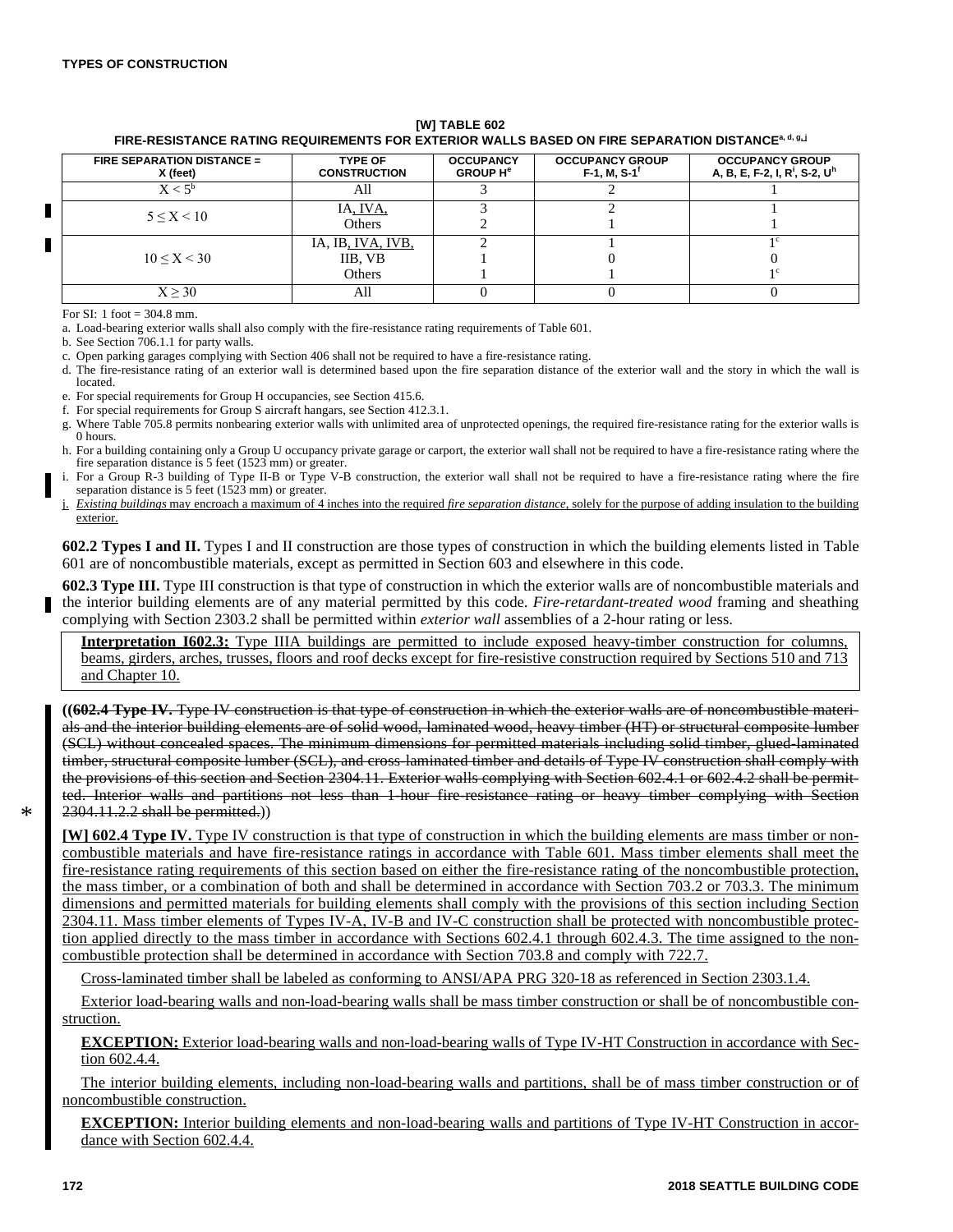Combustible concealed spaces are not permitted except as otherwise indicated in Sections 602.4.1 through 602.4.4. Combustible stud spaces within light frame walls of Type IV-HT construction shall not be considered concealed spaces, but shall comply with Section 718.

In buildings of Type IV-A, B, and C, construction with an occupied floor located more than 75 feet above the lowest level of fire department access, up to and including 12 stories or 180 feet above grade plane, mass timber interior exit and elevator hoistway enclosures shall be protected in accordance with Section 602.4.1.2. In buildings greater than 12 stories or 180 feet above grade plane, interior exit and elevator hoistway enclosures shall be constructed of noncombustible materials.

**((602.4.1 Fire-retardant-treated wood in exterior walls.** *Fire-retardant-treated wood* framing and sheathing complying with Section 2303.2 shall be permitted within exterior wall assemblies not less than 6 inches (152 mm) in thickness with a 2hour rating or less.)

**602.4.1 Type IV-A.** Building elements in Type IV-A construction shall be protected in accordance with Sections 602.4.1.1 through 602.4.1.6. The required fire-resistance rating of noncombustible elements and protected mass timber elements shall be determined in accordance with Section 703.2 or Section 703.3.

**602.4.1.1 Exterior protection.** The outside face of exterior walls of mass timber construction shall be protected with noncombustible protection with a minimum assigned time of 40 minutes as determined in Section 722.7.1. All components of the exterior wall covering, shall be of noncombustible material except water resistive barriers having a peak heat release rate of less than 150 kW/m<sup>2</sup>, a total heat release of less than 20 MJ/m<sup>2</sup> and an effective heat of combustion of less than 18 MJ/kg as determined in accordance with ASTM E1354 and having a flame spread index of 25 or less and a smoke-developed index of 450 or less as determined in accordance with ASTM E84 or UL 723. The ASTM E1354 test shall be conducted on specimens at the thickness intended for use, in the horizontal orientation and at an incident radiant heat flux of  $50 \text{ kW/m}^2$ .

**602.4.1.2 Interior protection.** Interior faces of all mass timber elements, including the inside faces of exterior mass timber walls and mass timber roofs, shall be protected with materials complying with Section 703.5.

**602.4.1.2.1 Protection time.** Noncombustible protection shall contribute a time equal to or greater than times assigned in Table 722.7.1(1), but not less than 80 minutes. The use of materials and their respective protection contributions listed in Table 722.7.1(2), shall be permitted to be used for compliance with Section 722.7.1.

**602.4.1.3 Floors.** The floor assembly shall contain a noncombustible material not less than 1 inch in thickness above the mass timber. Floor finishes in accordance with Section 804 shall be permitted on top of the noncombustible material. The underside of floor assemblies shall be protected in accordance with 602.4.1.2.

**602.4.1.4 Roofs.** The interior surfaces of roof assemblies shall be protected in accordance with Section 602.4.1.2. Roof coverings in accordance with Chapter 15 shall be permitted on the outside surface of the roof assembly.

**602.4.1.5 Concealed spaces.** Concealed spaces shall not contain combustibles other than electrical, mechanical, fire protection, or plumbing materials and equipment permitted in plenums in accordance with Section 602 of the International Mechanical Code, and shall comply with all applicable provisions of Section 718. Combustible construction forming concealed spaces shall be protected in accordance with Section 602.4.1.2.

**602.4.1.6 Shafts.** Shafts shall be permitted in accordance with Sections 713 and 718. Both the shaft side and room side of mass timber elements shall be protected in accordance with Section 602.4.1.2.

**((602.4.2 Cross-laminated timber in exterior walls.** *Cross-laminated timber* complying with Section 2303.1.4 shall be permitted within exterior wall assemblies not less than 6 inches (152 mm) in thickness with a 2-hour rating or less, provided the exterior surface of the cross-laminated timber is protected by one the following:

1. *Fire-retardant-treated wood* sheathing complying with Section 2303.2 and not less than 15/32 inch (12 mm) thick;

- 2. *Gypsum board* not less than 1/2 inch (12.7 mm) thick; or
- 3. A noncombustible material.))

**602.4.2 Type IV-B.** Building elements in Type IV-B construction shall be protected in accordance with Sections 602.4.2.1 through 602.4.2.6. The required fire-resistance rating of noncombustible elements or mass timber elements shall be determined in accordance with Section 703.2 or 703.3.

**602.4.2.1 Exterior protection.** The outside face of exterior walls of mass timber construction shall be protected with noncombustible protection with a minimum assigned time of 40 minutes as determined in Section 722.7.1. All components of the exterior wall covering shall be of noncombustible material except water resistive barriers having a peak heat release rate of less than 150 kW/m<sup>2</sup>, a total heat release of less than 20 MJ/m<sup>2</sup> and an effective heat of combustion of less than 18 MJ/kg as determined in accordance with ASTM E1354, and having a flame spread index of 25 or less and a smoke-developed index of 450 or less as determined in accordance with ASTM E84 or UL 723. The ASTM E1354 test shall be conducted on specimens at the thickness intended for use, in the horizontal orientation and at an incident radiant heat flux of <u>50 kW/m<sup>2</sup>.</u>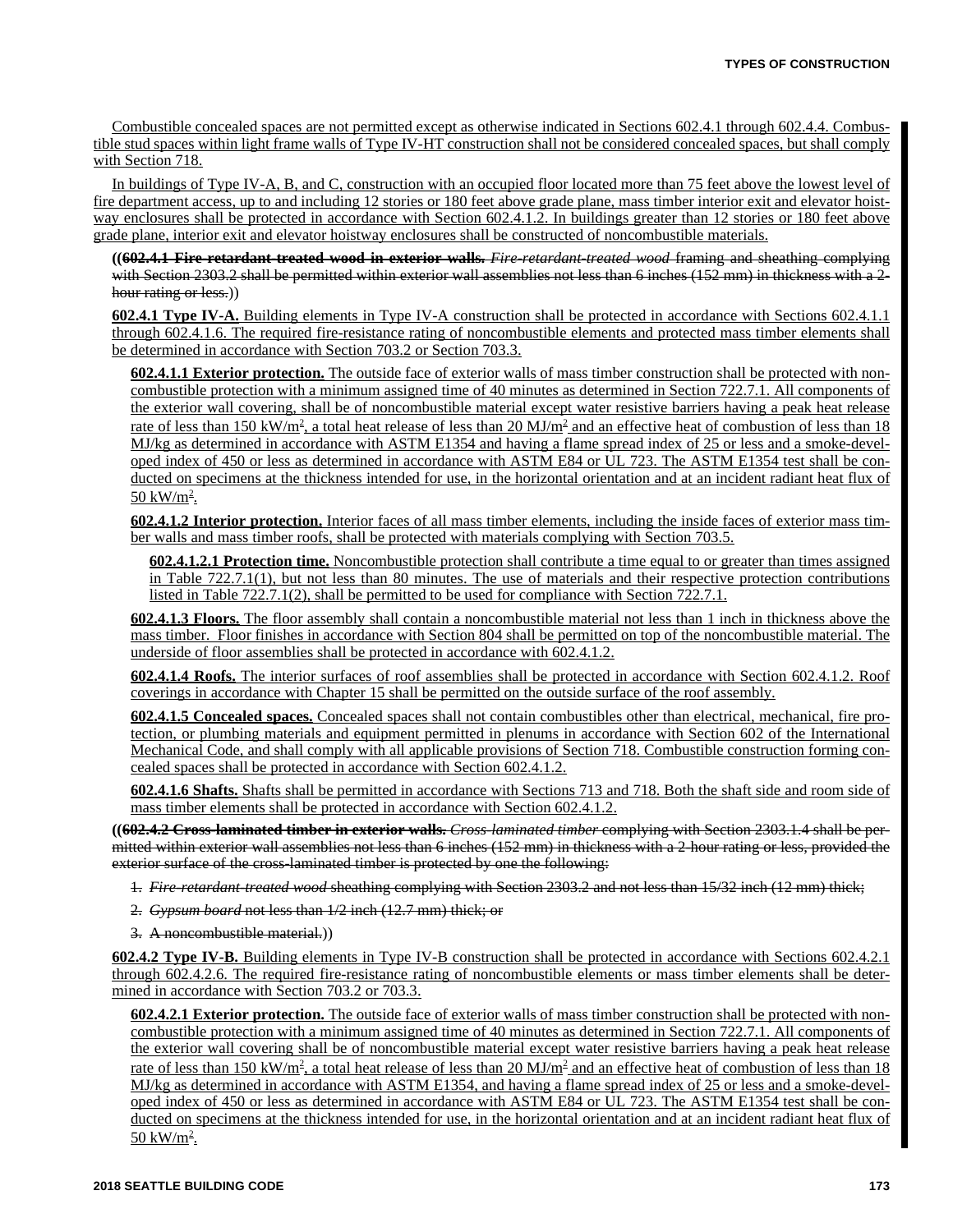**602.4.2.2 Interior protection.** Interior faces of all mass timber elements, including the inside face of exterior mass timber walls and mass timber roofs, shall be protected, as required by this section, with materials complying with Section 703.5.

**602.4.2.2.1 Protection time.** Noncombustible protection shall contribute a time equal to or greater than times assigned in Table 722.7.1(1), but not less than 80 minutes. The use of materials and their respective protection contributions listed in Table 722.7.1(2), shall be permitted to be used for compliance with Section 722.7.1.

**602.4.2.2.2 Protected area.** All interior faces of all mass timber elements shall be protected in accordance with Section 602.4.2.2.1, including the inside face of exterior mass timber walls and mass timber roofs.

**EXCEPTION:** Unprotected portions of mass timber ceilings and walls complying with Section 602.4.2.2.4 and the following:

- 1. Unprotected portions of mass timber ceilings, including attached beams, shall be permitted and shall be limited to an area equal to 20% of the floor area in any dwelling unit or fire area; or
- 2. Unprotected portions of mass timber walls, including attached columns, shall be permitted and shall be limited to an area equal to 40% of the floor area in any dwelling unit or fire area; or
- 3. Unprotected portions of both walls and ceilings of mass timber, including attached columns and beams, in any dwelling unit or fire area shall be permitted in accordance with Section 602.4.2.2.3.
- 4. Mass timber columns and beams which are not an integral portion of walls or ceilings, respectively, shall be permitted to be unprotected without restriction of either aggregate area or separation from one another.

**602.4.2.2.3 Mixed unprotected areas.** In each dwelling unit or fire area, where both portions of ceilings and portions of walls are unprotected, the total allowable unprotected area shall be determined in accordance with Equation 6-1.

### **(Equation 6-1)**

 $(Utc/Uac) + (Utw/Uaw) \leq 1$ 

where:

 $Utc = Total$  unprotected mass timber ceiling areas;

Uac  $=$  Allowable unprotected mass timber ceiling area conforming to Section 602.4.2.2.2, Exception 1;

Utw = Total unprotected mass timber wall areas;

Uaw = Allowable unprotected mass timber wall area conforming to Section 602.4.2.2.2, Exception 2.

**602.4.2.2.4 Separation distance between unprotected mass timber elements.** In each dwelling unit or fire area, unprotected portions of mass timber walls and ceilings shall be not less than 15 feet from unprotected portions of other walls and ceilings, measured horizontally along the ceiling and from other unprotected portions of walls measured horizontally along the floor.

**602.4.2.3 Floors.** The floor assembly shall contain a noncombustible material not less than 1 inch in thickness above the mass timber. Floor finishes in accordance with Section 804 shall be permitted on top of the noncombustible material. The underside of floor assemblies shall be protected in accordance with Section 602.4.1.2.

**602.4.2.4 Roofs.** The interior surfaces of roof assemblies shall be protected in accordance with Section 602.4.2.2 except, in nonoccupiable spaces, they shall be treated as a concealed space with no portion left unprotected. Roof coverings in accordance with Chapter 15 shall be permitted on the outside surface of the roof assembly.

**602.4.2.5 Concealed spaces.** Concealed spaces shall not contain combustibles other than electrical, mechanical, fire protection, or plumbing materials and equipment permitted in plenums in accordance with Section 602 of the *International Mechanical Code,* and shall comply with all applicable provisions of Section 718. Combustible construction forming concealed spaces shall be protected in accordance with Section 602.4.1.2.

**602.4.2.6 Shafts.** Shafts shall be permitted in accordance with Sections 713 and 718. Both the shaft side and room side of mass timber elements shall be protected in accordance with Section 602.4.1.2.

**602.4.3 Type IV-C.** Building elements in Type IV-C construction shall be protected in accordance with Sections 602.4.3.1 through 602.4.3.6. The required fire-resistance rating of building elements shall be determined in accordance with Sections 703.2 or 703.3.

**602.4.3.1 Exterior protection.** The exterior side of walls of combustible construction shall be protected with noncombustible protection with a minimum assigned time of 40 minutes as determined in Section 722.7.1. All components of the exterior wall covering, shall be of noncombustible material except water resistive barriers having a peak heat release rate of less than 150 kW/m<sup>2</sup>, a total heat release of less than 20 MJ/m<sup>2</sup> and an effective heat of combustion of less than 18 MJ/ kg as determined in accordance with ASTM E1354 and having a flame spread index of 25 or less and a smoke-developed index of 450 or less as determined in accordance with ASTM E84 or UL 723. The ASTM E1354 test shall be conducted on specimens at the thickness intended for use, in the horizontal orientation and at an incident radiant heat flux of  $50 \text{ kW/m}^2$ .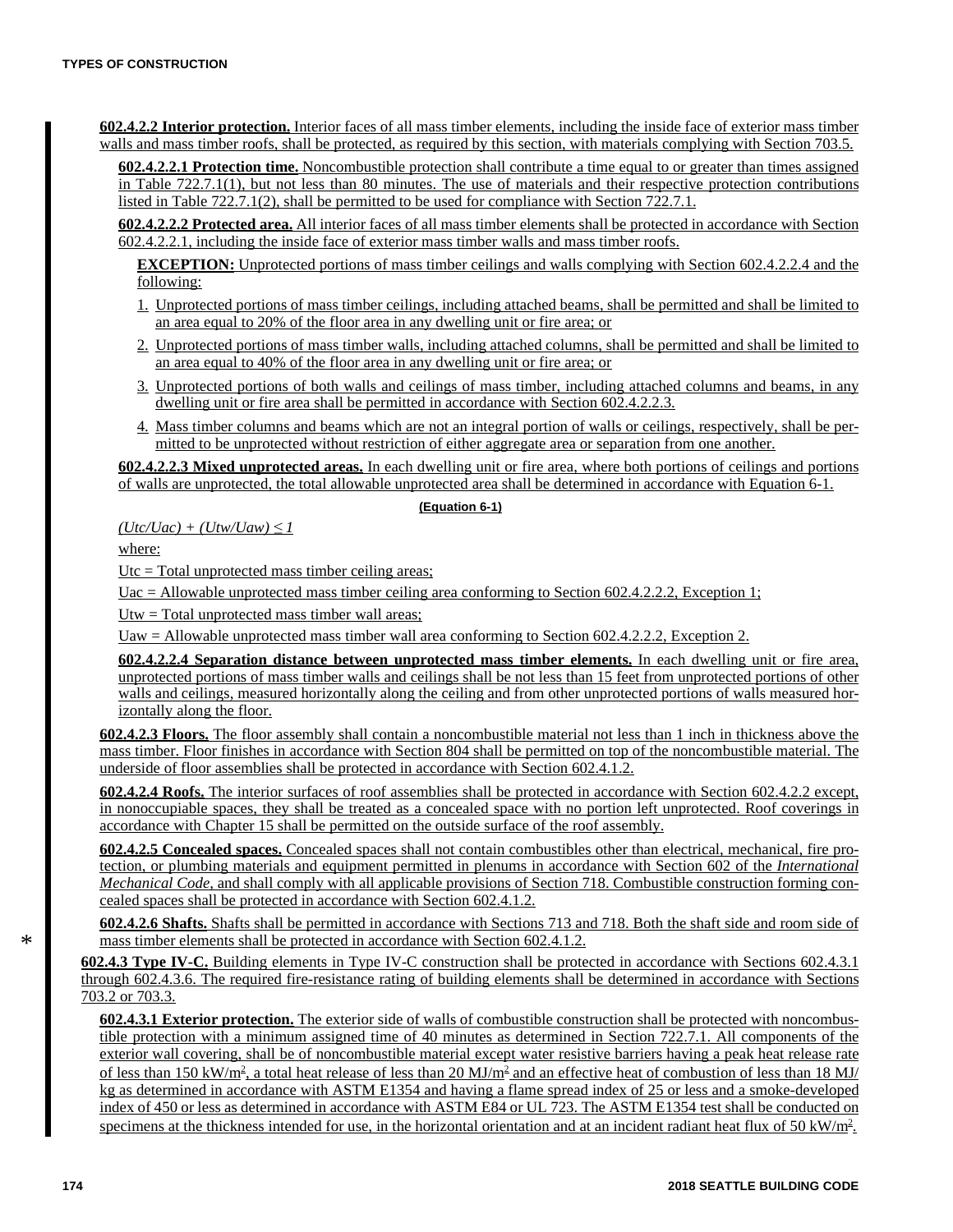**602.4.3.2 Interior protection.** Mass timber elements are permitted to be unprotected.

**602.4.3.3 Floors.** Floor finishes in accordance with Section 804 shall be permitted on top of the floor construction.

**602.4.3.4 Roofs.** Roof coverings in accordance with Chapter 15 shall be permitted on the outside surface of the roof assembly.

**602.4.3.5 Concealed spaces.** Concealed spaces shall not contain combustibles other than electrical, mechanical, fire protection, or plumbing materials and equipment permitted in plenums in accordance with Section 602 of the International Mechanical Code, and shall comply with all applicable provisions of Section 718. Combustible construction forming concealed spaces shall be protected with noncombustible protection with a minimum assigned time of 40 minutes as determined in Section 722.7.1.

**602.4.3.6 Shafts.** Shafts shall be permitted in accordance with Sections 713 and 718. Shafts and elevator hoistway and interior exit stairway enclosures shall be protected with noncombustible protection with a minimum assigned time of 40 minutes as determined in Section 722.7.1, on both the inside of the shaft and the outside of the shaft.

**[W] 602.4.4 Type IV-HT.** Type IV-HT construction (Heavy Timber, HT) is that type of construction in which the exterior walls are of noncombustible materials and the interior building elements are of solid wood, laminated heavy timber or structural composite lumber (SCL), without concealed spaces. The minimum dimensions for permitted materials including solid timber, glued-laminated timber, structural composite lumber (SCL) and cross-laminated timber (CLT) and details of Type IV construction shall comply with the provisions of this section and section 2304.11. Exterior walls complying with Section 602.4.4.1 or 602.4.4.2 shall be permitted. Interior walls and partitions not less than 1 hour fire-resistance rating or heavy timber conforming with Section 2304.11.2.2 shall be permitted.

**602.4.4.1 Fire-retardant-treated wood in exterior walls.** Fire-retardant- treated wood framing and sheathing complying with Section 2303.2 shall be permitted within exterior wall assemblies not less than 6 inches (152 mm) in thickness with a 2-hour rating or less.

**602.4.4.2 Cross-laminated timber in exterior walls.** Cross-laminated timber complying with Section 2303.1.4 shall be permitted within exterior wall assemblies not less than 6 inches (152 mm) in thickness with a 2-hour rating or less, provided the exterior surface of the cross laminated timber is protected by one of the following:

- 1. Fire-retardant-treated wood sheathing complying with Section 2303.2 and not less than 15/32 inch (12 mm) thick;
- 2. Gypsum board not less than 1/2 inch (12.7 mm) thick; or
- 3. A noncombustible material.

**602.4.4.3 Exterior structural members.** Where a horizontal separation of 20 feet (6096 mm) or more is provided, wood columns and arches conforming to heavy timber sizes complying with Section 2304.11 shall be permitted to be used externally.

**602.5 Type V.** Type V construction is that type of construction in which the structural elements, *exterior walls* and interior walls are of any materials permitted by this code.

**Interpretation I602.5:** Type VA buildings are permitted to include exposed heavy-timber construction for columns, beams, girders, arches, trusses, floors and roof decks except for fire-resistive construction required by Sections 510 and 713 and Chapter 10.

# **SECTION 603 COMBUSTIBLE MATERIAL IN TYPES I AND II CONSTRUCTION**

**[W][S] 603.1 Allowable materials.** Combustible materials shall be permitted in buildings of Type I or II construction in the following applications and in accordance with Sections 603.1.1 through 603.1.3:

- 1. *Fire-retardant-treated wood* shall be permitted in:
	- 1.1. Nonbearing partitions where the required *fire-resistance rating* is 2 hours or less.
	- 1.2. Nonbearing *exterior walls* where fire-resistance-rated construction is not required.
	- 1.3. Roof construction, including girders, trusses, framing and decking.

**Exception:** In buildings of Type IA construction exceeding two *stories above grade plane*, *fire-retardant-treated wood* is not permitted in roof construction where the vertical distance from the upper floor to the roof is less than 20 feet (6096 mm).

- 1.4. Balconies, porches, decks and exterior stairways not used as required exits on buildings three stories or less above grade plane. Approved connector shall be per IBC 2304.10.5.
- 2. Thermal and acoustical insulation, other than foam plastics, having a *flame spread index* of not more than 25.

\*\*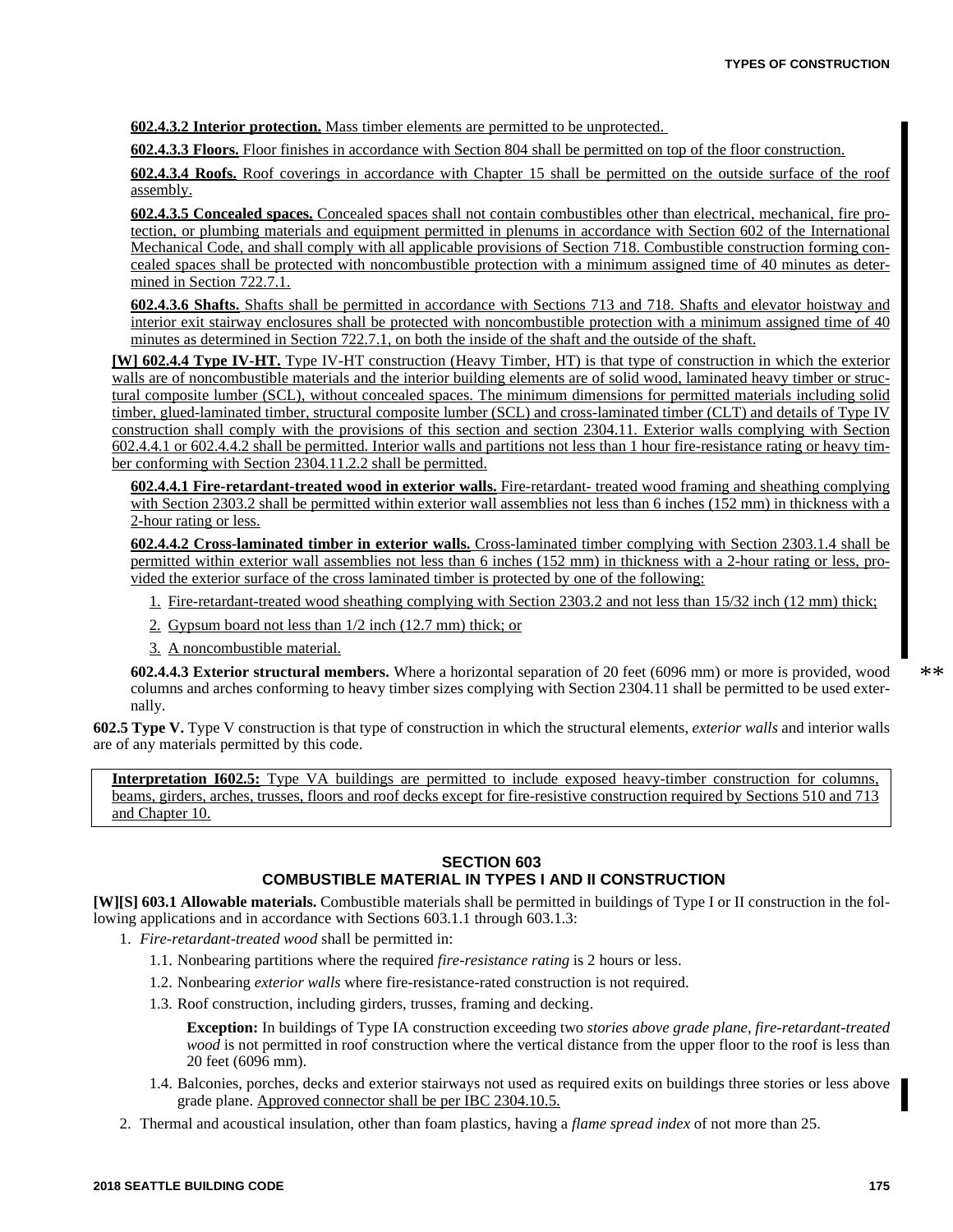# **Exceptions:**

- 1. Insulation placed between two layers of noncombustible materials without an intervening airspace shall be allowed to have a *flame spread index* of not more than 100.
- 2. Insulation installed between a finished floor and solid decking without intervening airspace shall be allowed to have a *flame spread index* of not more than 200.
- 3. Foam plastics in accordance with Chapter 26.
- 4. Roof coverings that have an A, B or C classification.
- 5. *Interior floor finish* and floor covering materials installed in accordance with Section 804.
- 6. Millwork such as doors, door frames, window sashes and frames.
- 7. *Interior wall and ceiling finishes* installed in accordance with Section 803.
- 8. *Trim* installed in accordance with Section 806.
- 9. Where not installed greater than 15 feet (4572 mm) above grade, show windows, nailing or furring strips and wooden bulkheads below show windows, including their frames, aprons and show cases.
- 10. Finish flooring installed in accordance with Section 805.
- 11. Partitions dividing portions of stores, offices or similar places occupied by one tenant only and that do not establish a *corridor* serving an *occupant load* of 30 or more shall be permitted to be constructed of *fire-retardant-treated wood*, 1 hour fire-resistance-rated construction or of wood panels or similar light construction up to 6 feet (1829 mm) in height.
- 12. Stages and platforms constructed in accordance with Sections 410.2 and 410.3, respectively.
- 13. Combustible *exterior wall coverings*, balconies and similar projections and bay or oriel windows in accordance with Chapter 14 and Section 705.2.3.1.
- 14. Blocking such as for handrails, millwork, cabinets and window and door frames.
- 15. Light-transmitting plastics as permitted by Chapter 26.
- 16. Mastics and caulking materials applied to provide flexible seals between components of *exterior wall* construction.
- 17. Exterior plastic veneer installed in accordance with Section 2605.2.
- 18. Nailing or furring strips as permitted by Section 803.15.
- 19. Heavy timber as permitted by Note c to Table 601 and Sections 602.4.3 and 705.2.3.1.
- 20. Aggregates, component materials and admixtures as permitted by Section 703.2.2.
- 21. Sprayed fire-resistant materials and intumescent and mastic fire-resistant coatings, determined on the basis of *fire resistance* tests in accordance with Section 703.2 and installed in accordance with Sections 1705.14 and 1705.15, respectively.
- 22. Materials used to protect penetrations in fire-resistance-rated assemblies in accordance with Section 714.
- 23. Materials used to protect joints in fire-resistance-rated assemblies in accordance with Section 715.
- 24. Materials allowed in the concealed spaces of buildings of Types I and II construction in accordance with Section 718.5.
- 25. Materials exposed within plenums complying with Section 602 of the *International Mechanical Code*.
- 26. Wall construction of freezers and coolers of less than 1,000 square feet (92.9 m<sup>2</sup>), in size, lined on both sides with noncombustible materials and the building is protected throughout with an *automatic sprinkler system* in accordance with Section 903.3.1.1.
- 27. Stairways within individual *dwelling units* and stairways serving a single tenant space are permitted to be of fire-retardant-treated wood or heavy-timber construction. In other than Group R occupancies, such stairways shall not serve as a required means of egress.
- 28. Stairways complying with Section 510.2, item 4.
- 29. Aluminum is permitted as follows:
	- 29.1. Where combustible materials, including fire retardant treated wood, are allowed by the code;
	- 29.2. For structural members supporting less than 500 square feet that do not have direct connections to columns and bracing members designed to carry gravity loads;
	- 29.3. In curtain walls *approved* or listed for use in non-combustible construction; and
	- 29.4. Unprotected aluminum frames for *awnings* in accordance with Section 3105.5.